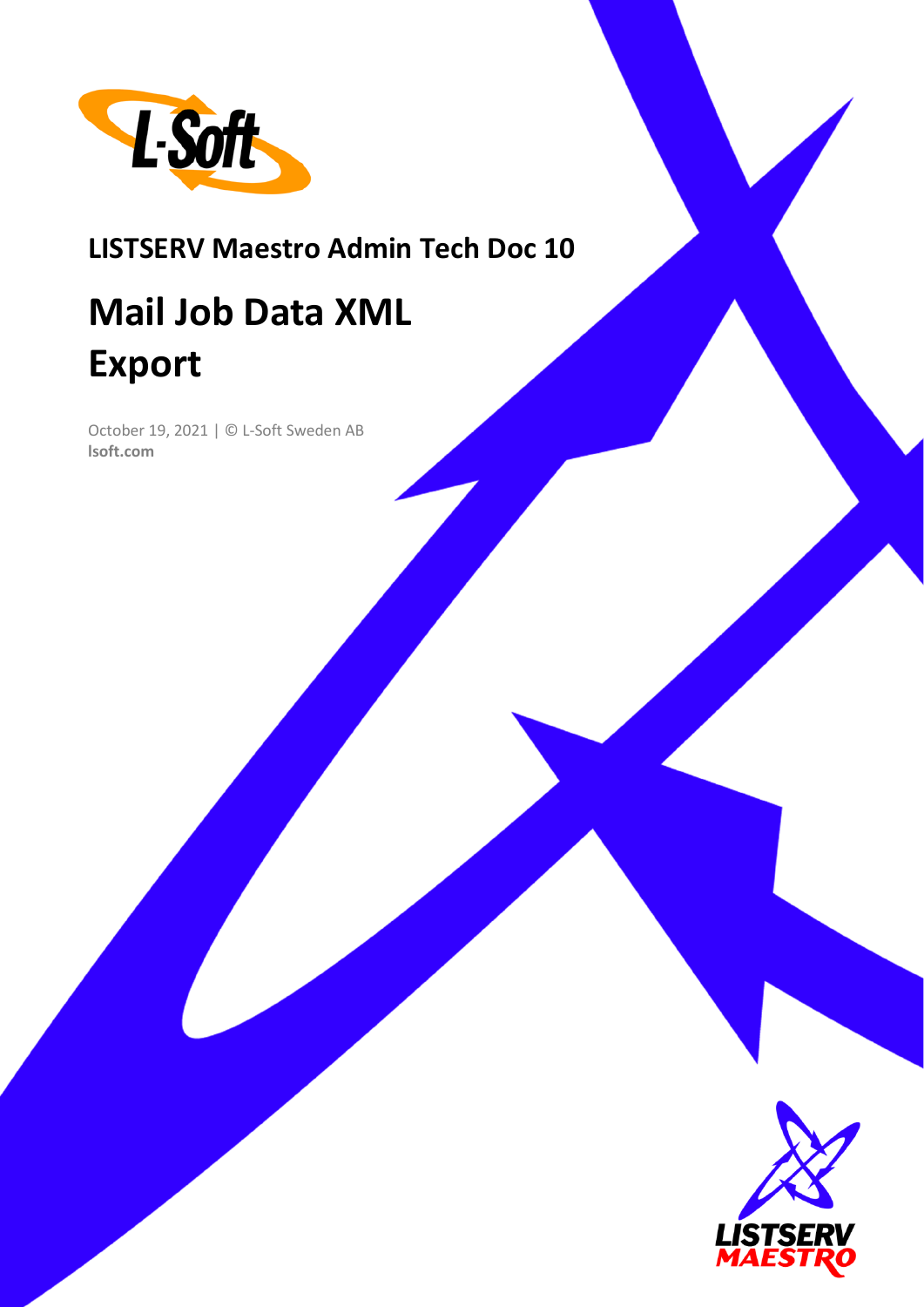This document is a LISTSERV Maestro Admin Tech Doc. Each admin tech doc documents a certain facet of the LISTERV Maestro administration on a technical level. This document is number 10 of the collection of admin tech docs and explains the topic "Mail Job Data XML Export".

Last updated for LISTSERV Maestro 10.0-3 on October 19, 2021. The information in this document also applies to later LISTSERV Maestro versions, unless a newer version of the document supersedes it.

Information in this document is subject to change without notice. Companies, names, and data used in examples herein are fictitious unless otherwise noted. L-Soft Sweden AB does not endorse or approve the use of any of the product names or trademarks appearing in this document.

Permission is granted to copy this document, at no charge and in its entirety, provided that the copies are not used for commercial advantage, that the source is cited, and that the present copyright notice is included in all copies so that the recipients of such copies are equally bound to abide by the present conditions. Prior written permission is required for any commercial use of this document, in whole or in part, and for any partial reproduction of the contents of this document exceeding 50 lines of up to 80 characters, or equivalent. The title page, table of contents and index, if any, are not considered part of the document for the purposes of this copyright notice, and can be freely removed if present.

Copyright © 2003-2021, L-Soft Sweden AB All Rights Reserved Worldwide.

LISTSERV is a registered trademark licensed to L-Soft international, Inc. L-SOFT and LMail are trademarks of L-Soft international, Inc. CataList and EASE are service marks of L-Soft international, Inc. All other trademarks, both marked and not marked, are the property of their respective owners. Some portions licensed from IBM are available at http://oss.software.ibm.com/icu4j/ This product includes code licensed from RSA Security, Inc. This product includes software developed by the Apache Software Foundation (http://www.apache.org/).

All of L-Soft's manuals are also available at: **<http://www.lsoft.com/manuals.html>**

L-Soft invites comment on its manuals. Please feel free to send your comments by e-mail to: [MANUALS@LSOFT.COM](mailto:MANUALS@LSOFT.COM)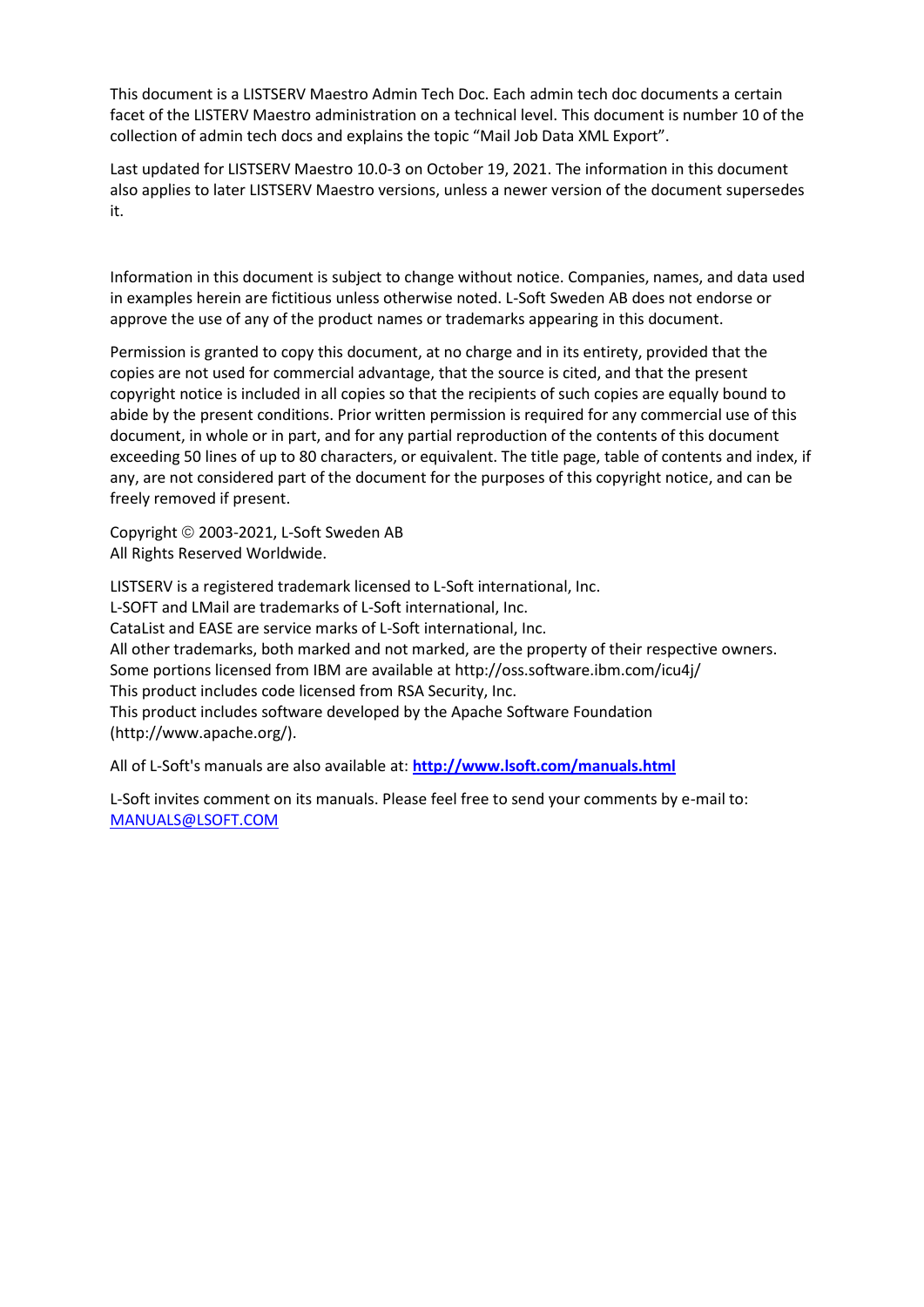# **Table of Contents**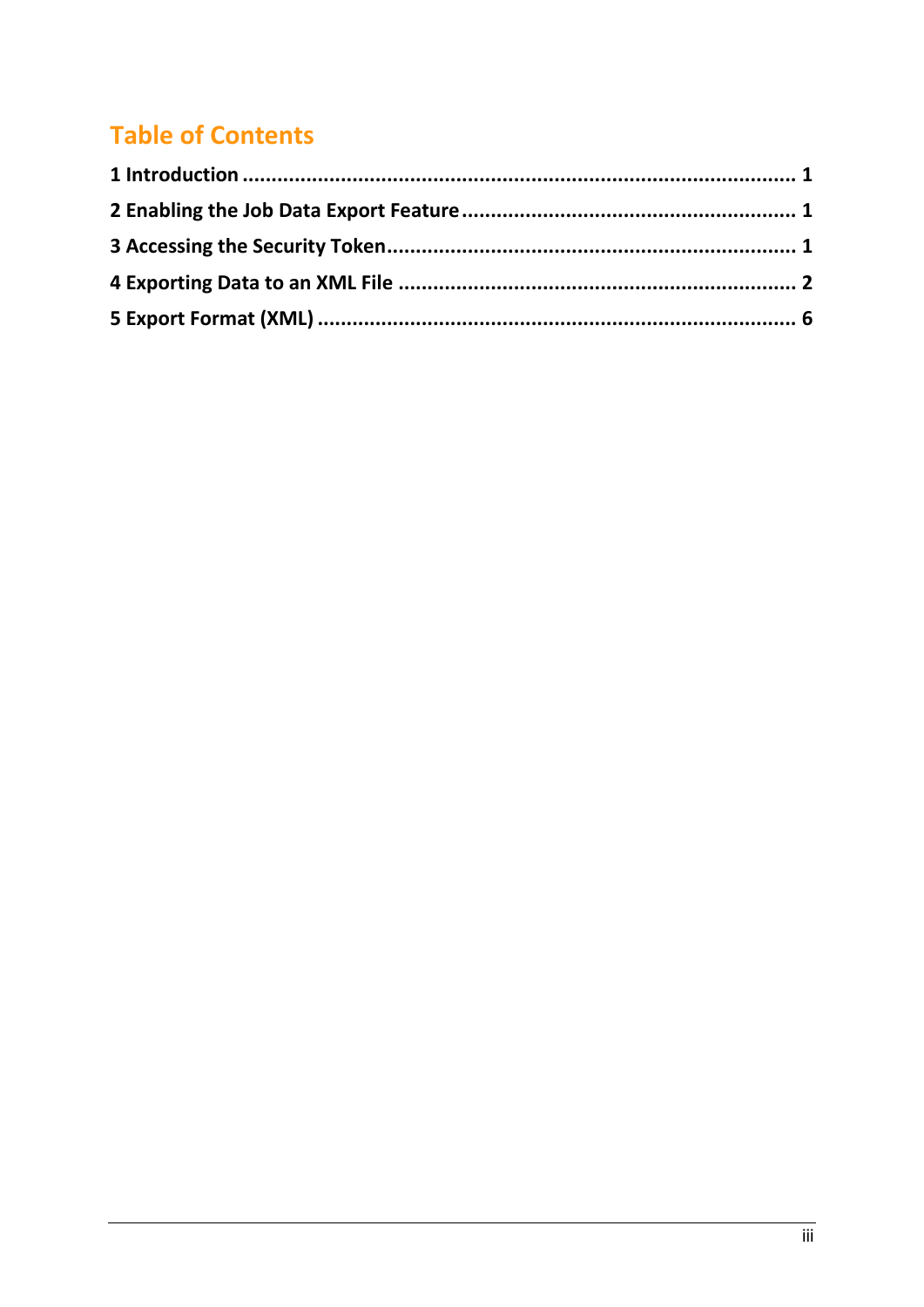### **1 Introduction**

This LMA Admin Tech Doc describes the procedure for exporting the data of a delivered job, including tracking events, into an XML file.

#### **2 Enabling the Job Data Export Feature**

The Job Data Export feature is disabled by default. Therefore, before you can export job data, you need to enable this feature. To enable, you must enable it for the group or non-group user account that is the owner of the job(s) that you want to export.

To enable the Job Data Export feature, log in to the HUB with the admin account.

For a group: Go to **Main Menu** → **Accounts and Identities**, select the **User Accounts** tab, then select the group to enable, then select **Main Menu**  $\rightarrow$  **Group Settings**  $\rightarrow$  **External Access.** 

For a non-group user account: Go to **Main Menu** → **Accounts and Identities**, select the **User Accounts** tab, then select the account to enable, then select **Main Menu** →**Account Settings** → **External Access**.

## **3 Accessing the Security Token**

To protect against unauthorized access during the export process, the export request must include a secret security token. Every group, and every non-group account, has its own security token. The token is displayed on the "Group/Account Overview" screen, once the job data export feature is enabled.

To display the security token, click on the **Show Security Token** link. Make note of the security token and keep it secure; you will need it for the export process.

Once displayed, you can also generate a new token if the old security token has been compromised. To do this, simply click on the **Create New Security Token** link.

**Important:** Knowledge of this security token gives access to all jobs that are owned by the account or group. This also means that any team collaboration settings in a group that define who is and who is not allowed to access a given job are ignored. Therefore, it is important to make sure that the security token does not get into the wrong hands. If there is a possibility that the token has been compromised, you should generate a new token, which automatically invalidates the old token.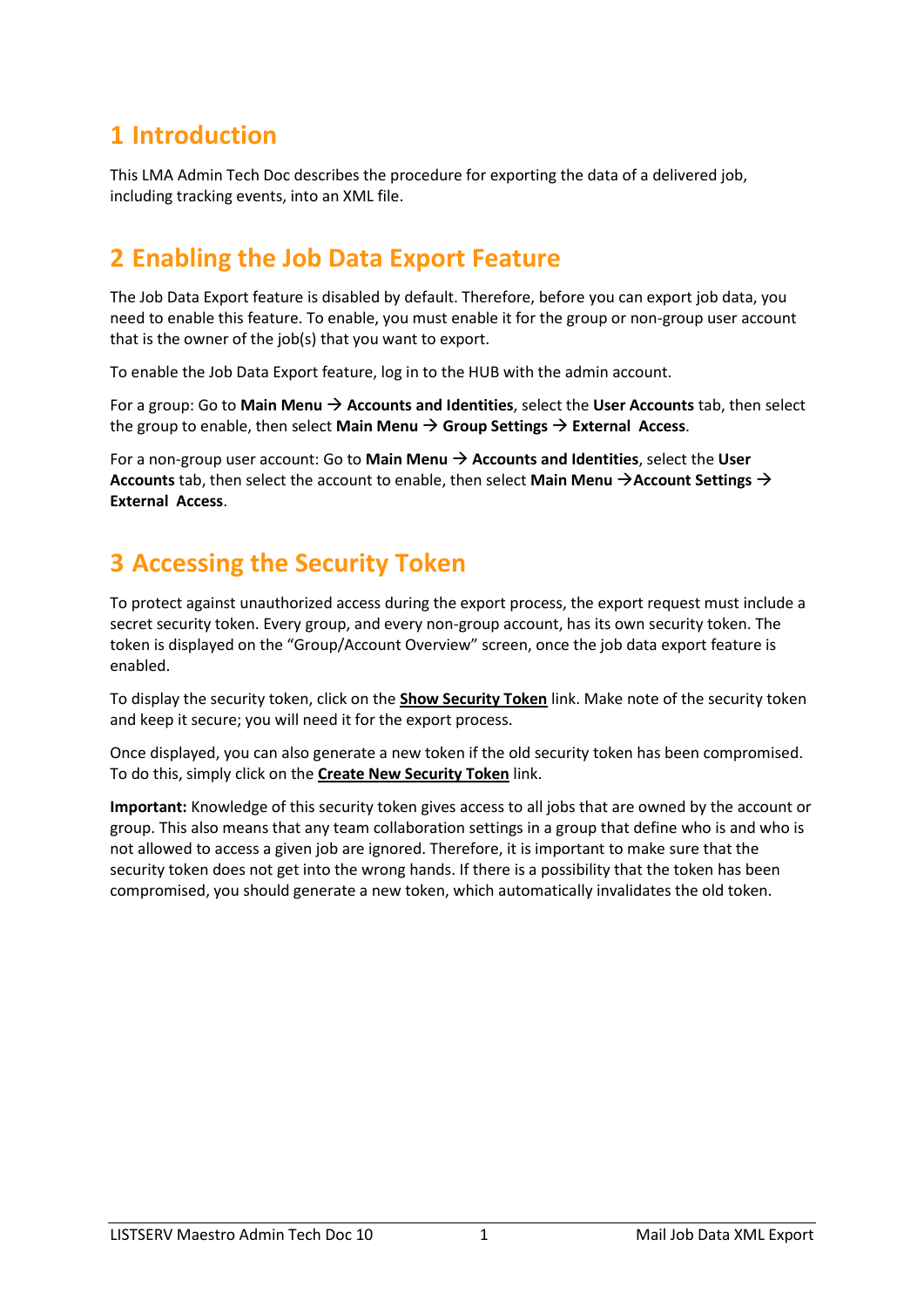## **4 Exporting Data to an XML File**

Once the Job Data Export feature is enabled, then it is possible to export a specific job, or a range of jobs, depending on the access parameters. The export is triggered by making a request to an external access URL, with the corresponding parameters. The result is an export file in XML format (optionally zipped).

The access URL for a job data export has the following form:

http://SERVER\_NAME/lui/externalAction.do?token=SECURITY\_TOKEN&*more\_parameters...*

- where SERVER NAME is replaced with the name of your LISTSERV Maestro server. (If a nonstandard HTTP port is used, also include the port, separated with a colon ":". If access to your LISTSERV Maestro is protected with HTTPS, you need to specify "https://" instead of "http://".)
- where SECURITY TOKEN is replaced with the security token for the job data export.
- where *more parameters...* is replaced with further request parameters, specifying the type of the report and other details, see below.

To specify which jobs will be included in the export, you need to supply additional parameters. You can:

• **Export a Single Specific Job** – This exports a specific job, with a known job-ID.

Specify the additional request parameters  $type=single$  and  $jobid=JOB$  ID, where you replace  $JOB$  ID with the ID of the job you want to export (only the bare ID, without any idprefix). The ID that is specified must be the ID of a normal "completed" job. The referenced job must not be an "ongoing" or "open" job, and also not an A/B-split parent job. However, it can be one of the variants of an A/B-split job, if you want to export this variant job specifically. See the next item for an option to export A/B-split jobs.

Example:

http://SERVER\_NAME/lui/externalAction.do?token=SECURITY\_TOKEN& type=single&jobid=100817A

• **Export a Single Specific A/B-Split Job** – This exports a specific A/B-split job, with a known job-ID. The export will contain all "completed" variants of this A/B-split job ("ongoing" or "open" variants are not included)

Specify the additional request parameters type=absplit and jobid=JOB\_ID, where you replace JOB ID with the ID of the A/B-split job you want to export (only the bare ID, without any id-prefix). The ID must be the ID of the A/B-split parent job, not of one of its variants.

Example:

```
http://SERVER_NAME/lui/externalAction.do?token=SECURITY_TOKEN&
type=absplit&jobid=100912C
```
• **Export Multiple Specific Jobs or A/B-Split Jobs** – This exports several specific jobs, either normal jobs or A/B-Split jobs, with known job-IDs.

Specify the additional request parameters type=multiple and jobids=JOB\_ID\_LIST, where you replace JOB ID LIST with a comma separated list of the IDs of all jobs that you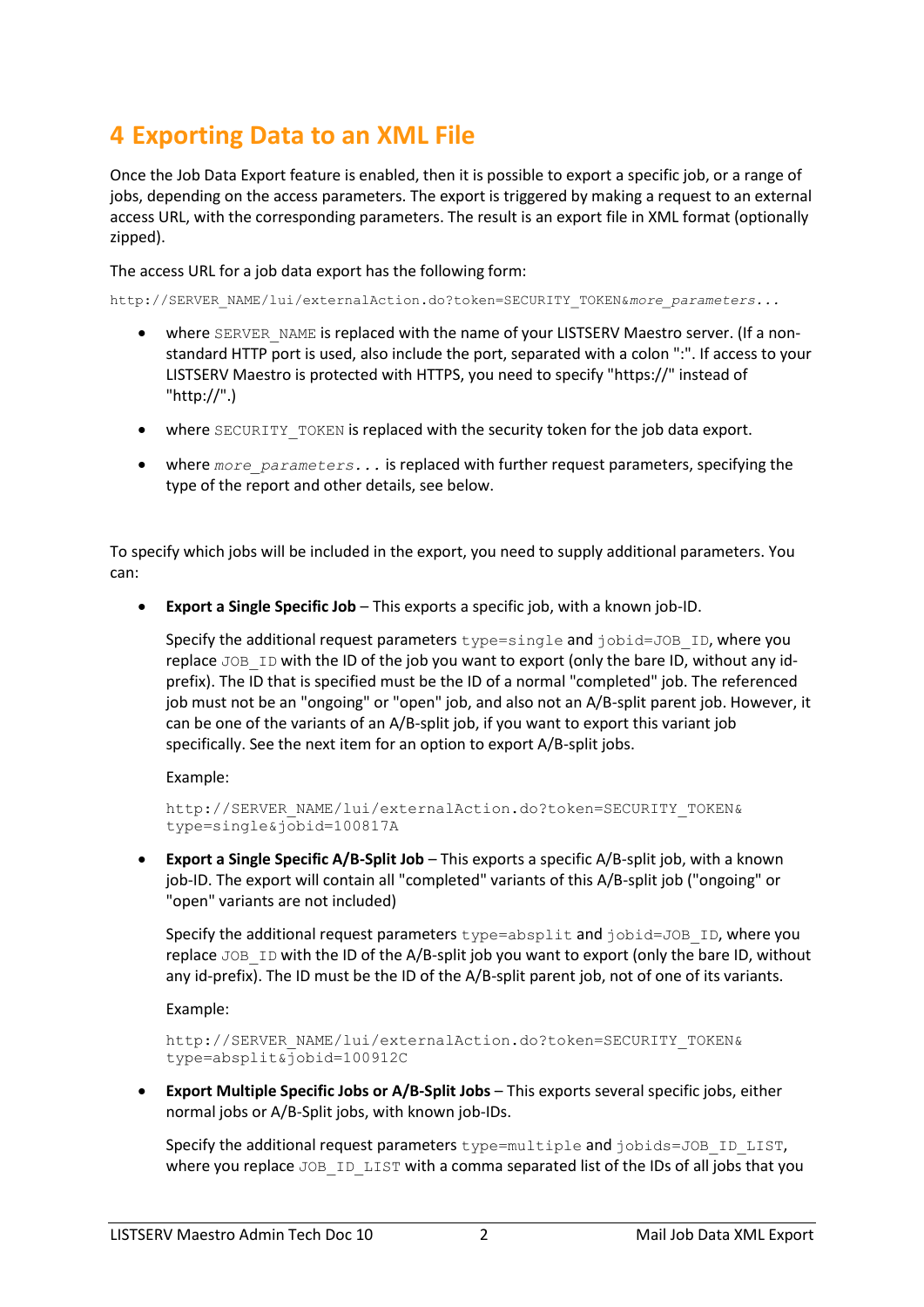want to export (only the bare IDs, without any id-prefixes). Each specified ID can either be the ID of a normal "completed" job (including IDs of variant jobs of an A/B-split job, if you want to export a variant job specifically), or it can be the ID of an A/B-split parent job. In the latter case, all "completed" variants of this A/B-split job will be exported. The two ID types (i.e. IDs of normal jobs and IDs of A/B-split parent jobs) can also be mixed in the same comma separated list.

Example:

http://SERVER\_NAME/lui/externalAction.do?token=SECURITY\_TOKEN& type=multiple&jobids=100817A,100817B,100817C,100912C

• **Export All Jobs in a Folder** – This exports all "completed" jobs that are located in a specific mail job folder and optionally all sub-folders.

Specify the additional request parameters type=folder and folder=FOLDER\_PATH, where you replace FOLDER PATH with a textual description of the name and path of the folder that contains the jobs that you want to export. Optionally, you can also include the parameter recursive=true. With this parameter set to "true", all jobs in the specified folder and all its sub-folders are exported. With this parameter set to "false", which is also the default if the parameter is left out, only the jobs that are located directly in the specified folder are exported.

The folder path must be specified in the following format, starting with a slash  $\langle \rangle$  character to donate the root folder and also as a separator between folder names:

/FolderName1/FolderName2/FolderName3

If a folder name contains the slash  $\lt/$  character, then the name (not the whole path!) must be enclosed in double-quotes. Similarly, if a folder name contains the double-quote character <">, then the name must be enclosed in double-quotes too, and the quotes in the name itself must be escaped by doubling them, i.e. a single double-quote <"> becomes a double double-quote <"">. Note, that it is not necessary to use quotes for folder names that contain spaces.

Examples:

The root folder would be specified as a single slash:

/

The top-level folder "*My Jobs*" would be specified as:

/My Jobs

The second-level folder "*April*" that is located in the top-level folder "*Year 2014*" would be specified as:

/Year 2014/April

The third-level folder "*Urgent "Last-Minute" Jobs*" contains quotes that must escaped. It is located in the second-level folder "*Years 2012/2013*" that contains a slash "/" and that therefore also must be enclosed with quotes. It is in turn is located in the first level folder "*Special Jobs*". The whole folder path would be specified as:

/Special Jobs/"Years 2012/2013"/"Urgent ""Last-Minute"" Jobs"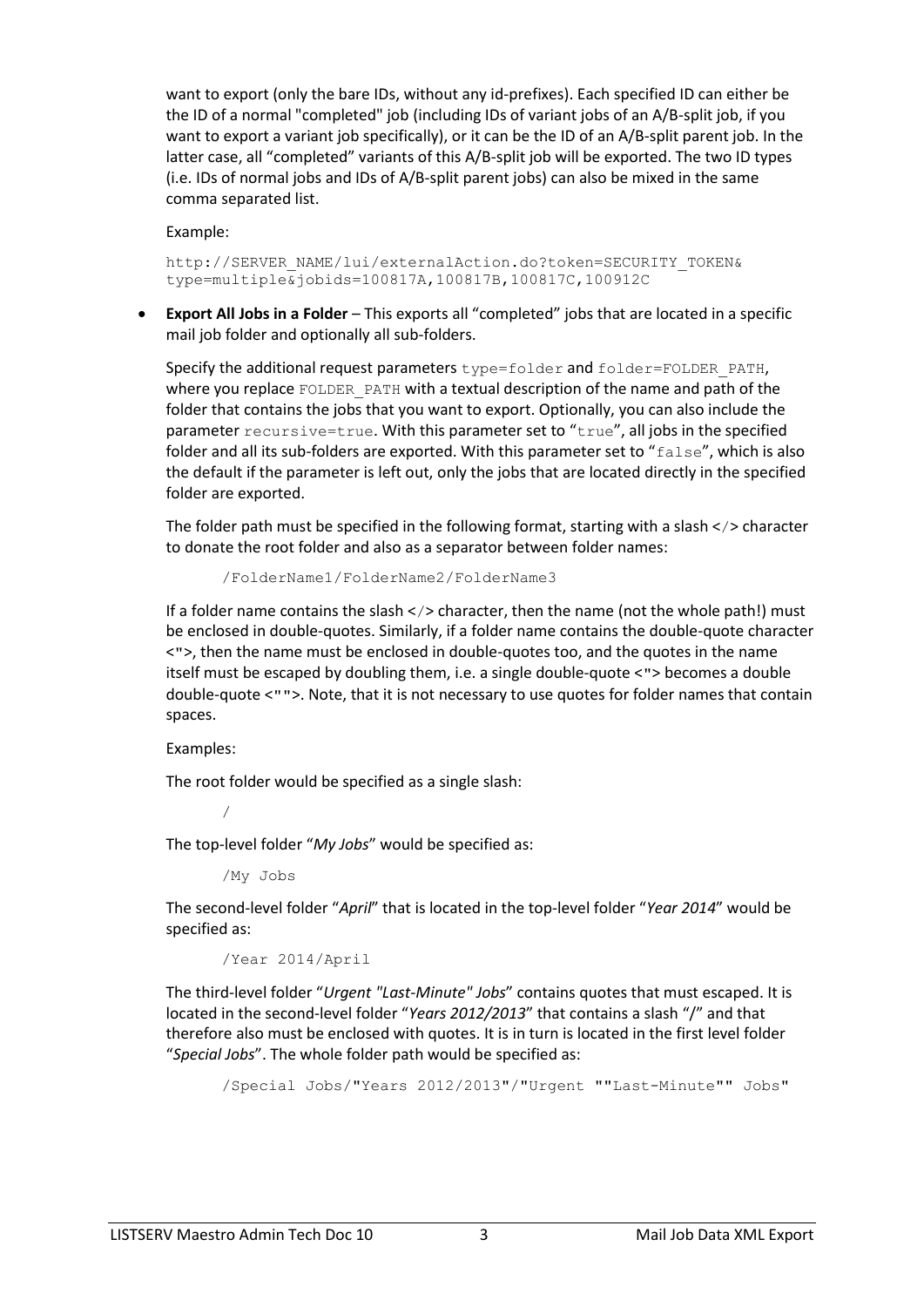Of course when you specify such a folder path as a parameter of the request URL, you must remember to URL-encode the path. So the paths from the examples above would look like the following if included in a full request URL:

```
http://SERVER_NAME/lui/externalAction.do?token=SECURITY_TOKEN&
type=folder&recursive=false&folder=%2F
```
http://SERVER\_NAME/lui/externalAction.do?token=SECURITY\_TOKEN& type=folder&recursive=false&folder=%2FMy+Jobs

http://SERVER\_NAME/lui/externalAction.do?token=SECURITY\_TOKEN& type=folder&recursive=true&folder=%2FYear+2014%2FApril

http://SERVER\_NAME/lui/externalAction.do?token=SECURITY\_TOKEN& type=folder&recursive=true&folder=%2FSpecial+Jobs%2F%22Years+2012%2F2 013%22%2F%22Urgent+%22%22Last-Minute%22%22+Jobs%22

• **Export a Specific Auto-Repeat Chain** – This exports all "completed" jobs in a specific chain of auto-repeat jobs.

Specify the additional request parameters type=chain and jobid=JOB\_ID, where you replace JOB ID with the ID of any of the jobs in the auto-repeat chain. The result will contain all jobs from the same auto-repeat chain that are in the "completed" state.

Example:

http://SERVER\_NAME/lui/externalAction.do?token=SECURITY\_TOKEN& type=chain&jobid=101004D

• **Export All Jobs from a Specific Time Period** – This exports all "completed" jobs with a delivery date/time that falls into the given time period.

Specify the additional request parameter  $type=period$  and specify the period with the parameters from=FROM\_DATE\_TIME and to=TO\_DATE\_TIME, where you replace FROM DATE TIME with the start date/time of the period, and TO\_DATE\_TIME with the end date/time of the period. For both, you must use the following format: YYYY-MM-DD-hh-mm.

**Note:** These date and time values are interpreted relative to the default time zone settings of the server where the LUI component of LISTSERV Maestro is running.

Example:

```
http://SERVER_NAME/lui/externalAction.do?token=SECURITY_TOKEN&
type=period&from=2010-08-01-00-00&to=2010-08-07-23-59
```
• **Export All Jobs from the Most Recent Days** – This exports all "completed" jobs with a delivery date/time during one of the most recent days, where the number of days is configurable.

Specify the additional request parameter  $type=period$  and specify the period with the parameter recentdays=DAYS, where you replace DAYS with the number of full days in the past that shall define the period. The period is defined as follows: It begins at 00:00h of the day that is DAYS many days in the past, where "1" means "1 day in the past", i.e. "yesterday", so "2" means "the day before yesterday", etc. And the period always ends at 24:00h yesterday, i.e. jobs from today are never included in the export.

For example, if you specify  $recentdays=1$ , then you will get all jobs that were delivered yesterday (between 00:00h and 24:00h).

A value of "7" means "7 day in the past". So if you specify recentdays=7, then you will get all jobs that were delivered during the last 7 days (but not today). If for example the current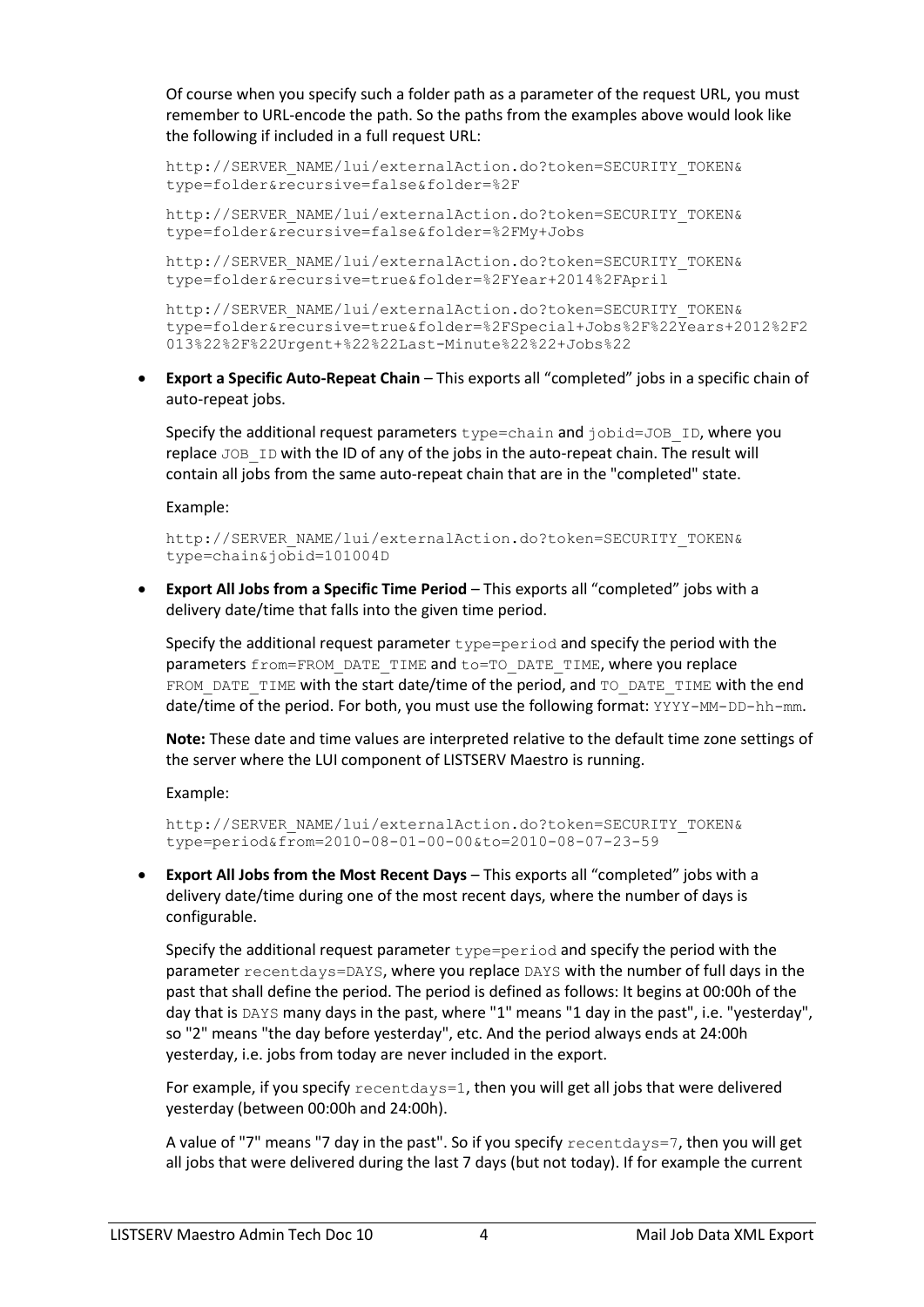day is a Saturday, then the period specified by this will begin at 00:00h on the previous Saturday and will end at 24:00h yesterday (Friday).

**Note:** When determining the beginning and end of the relevant days, the system uses the default time zone settings of the server where the LUI component of LISTSERV Maestro is running.

Example:

```
http://SERVER_NAME/lui/externalAction.do?token=SECURITY_TOKEN&
type=period&recentdays=3
```
• **Combination of Folder and Specific Period** – It is possible to combine the parameters to select all jobs from a specific folder (optionally recursively) and a specific time period. As a result, the report will contain not all "completed" jobs from the selected folder (and optionally its sub-folders), but only those that were delivered during the specified period.

The period can be specified by both methods explained above: Either as a specific time period with given "from" and "to" date/time values, or as a relative time period with a given number of "recent days".

Examples:

```
http://SERVER_NAME/lui/externalAction.do?token=SECURITY_TOKEN&
type=folder&recursive=true&folder=%2FYear+2014%2FApril&
from=2010-08-01-00-00&to=2010-08-07-23-59
```

```
http://SERVER_NAME/lui/externalAction.do?token=SECURITY_TOKEN&
type=folder&recursive=false&folder=%2FYear+2014%2FApril&
recentdays=3
```
• **Combination of Auto-Repeat Chain and Specific Period** – It is possible to combine the parameters to select a specific auto-repeat chain and a specific time period. As a result, the report will contain not all "completed" jobs from the selected auto-repeat chain, but only those that were delivered during the specified period.

The period can be specified by both methods explained above: Either as a specific time period with given "from" and "to" date/time values, or as a relative time period with a given number of "recent days".

Examples:

```
http://SERVER_NAME/lui/externalAction.do?token=SECURITY_TOKEN&
type=chain&jobid=100917E&from=2010-08-01-00-00&to=2010-08-07-23-59
http://SERVER_NAME/lui/externalAction.do?token=SECURITY_TOKEN&
```

```
type=chain&jobid=100722B&recentdays=3
```
By default, the result is returned as an UTF-8 encoded XML file (content type "text/xml").

Optionally, you can also request that the result is returned as a ZIP file. To do so, simply include the parameter zip as part of the access URL. For example:

```
http://SERVER_NAME/lui/externalAction.do?token=SECURITY_TOKEN&type=single&j
obid=100817A&zip
```
This zip parameter can be combined with any of the parameters described above. If specified, then the downloaded file will be a ZIP archive file that contains one single "inner" file. The inner file is called "export.xml" and contains the same UTF-8 encoded XML data that you would also get directly if you do not specify the zip parameter.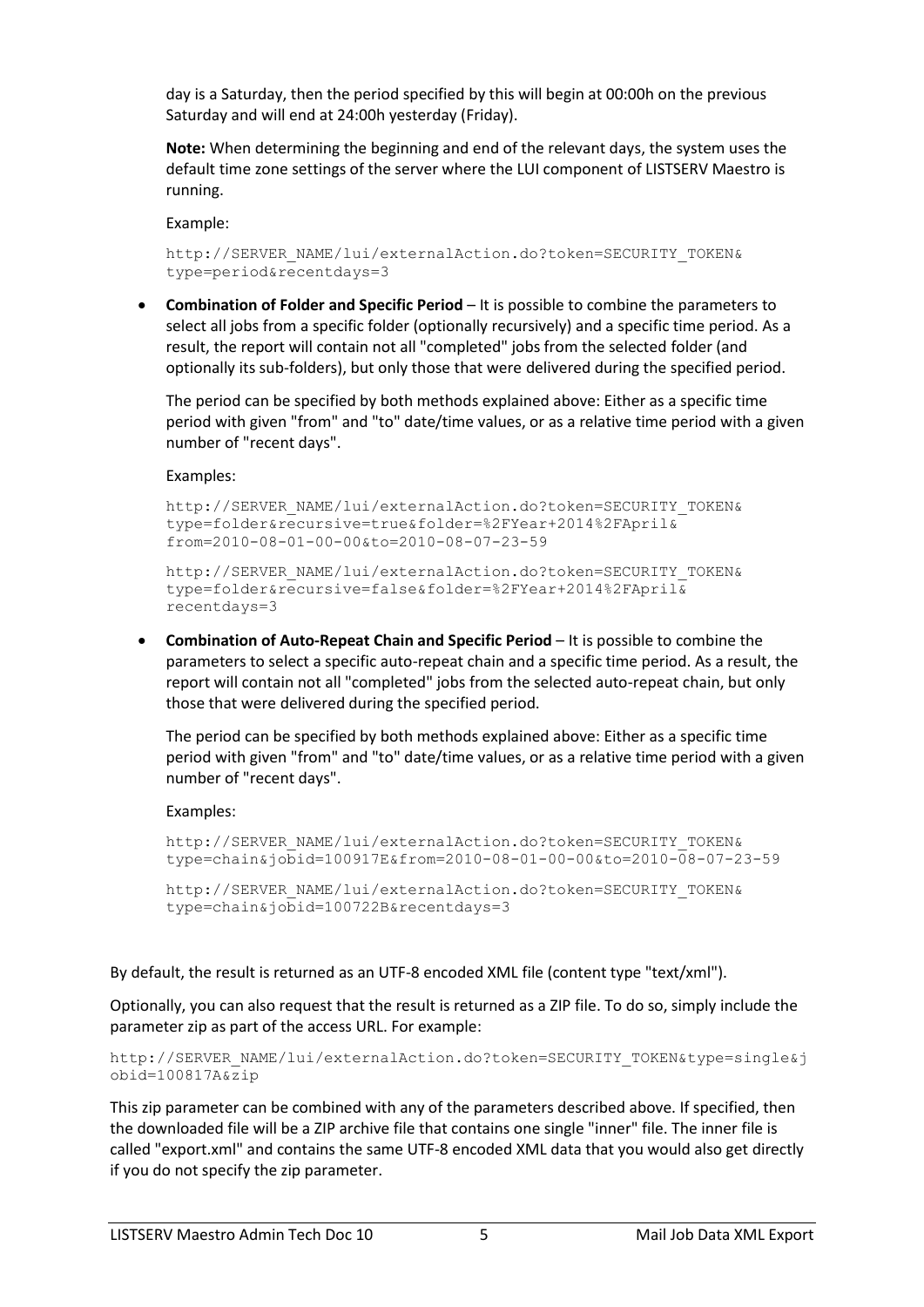#### **5 Export Format (XML)**

In the description of the XML format below, the following placeholders are used:

- *TEXT*: Any text string, of any length (XML encoded where necessary)
- *NUM*: Any non-negative integer number (consisting only of the digits 0-9)
- *DATE*: The date and time, expressed as milliseconds since 1-Jan-1970, 00:00h, GMT
- **•** *BOOL*: Any of the following two texts: true or false
- *EXPORTTYPE*: Any of the following four texts: single, multiple, period, chain, folder or absplit
- *JOBTYPE*: Any of the following two texts: html or plain
- *JOBSTATE*: Any of the following two texts: successful or failed
- *TRACKINGTYPE*: Any of the following four texts: blind, unique, anonymous or personal
- *CONTENTPART*: Any of the following three texts: html, alt, plain or xaol

Please see also the endnotes for further information about the XML format.

```
<?xml version="1.0" encoding="UTF-8"?>
```

```
<export type="EXPORTTYPE" time="DATE" jobid="TEXT"1 jobids="TEXT"2
         folder="TEXT"3 recursive="BOOL"4 from="DATE" to="DATE"5>
  <job>6
     <id>TEXT</id>
     <title>TEXT</title>
     <subject>TEXT</subject>
     <owner>TEXT</owner>
     <type>JOBTYPE</type>
     <state>JOBSTATE</state>
     <deliverytime>DATE</deliverytime>7
     <recipients>NUM</recipients>
     <folder path="TEXT">TEXT</folder>8
     <absplit>BOOL</absplit>
     <autorepeat>BOOL</autorepeat>
     <sender>
       <address>TEXT</address>
       <name>TEXT</name>9
       <replyto>TEXT</replyto><sup>10</sup>
     </sender>
```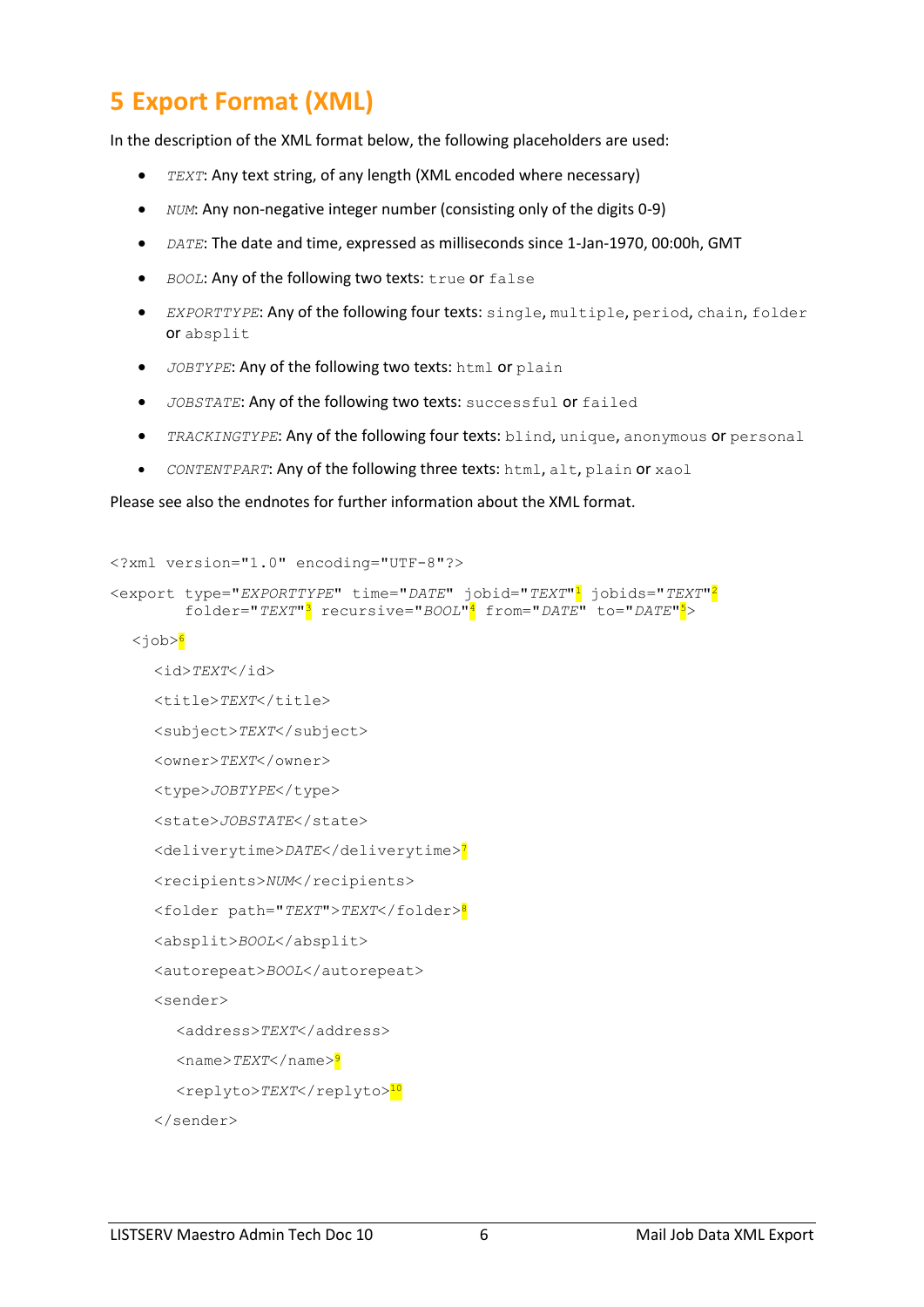```
<xheaders>11
       <header name="TEXT">12TEXT</header>
     </xheaders>
     <shareURLs>13
       <url media="TEXT">14TEXT</url>
     </shareURLs>
     <bounces handled="BOOL" count="NUM" time="Date"15>
       <bounce address="TEXT" code="TEXT">16TEXT</bounce>
     </bounces>
     <tracking enabled="BOOL">17
       <type>TRACKINGTYPE</type>
       <activities>
         <profile18 id="TEXT" address="TEXT"19 bounced="BOOL"20>
            <fields>21
              <field name="TEXT">22TEXT</field>
            </fields>
            <events>23
              <openup time="DATE" mobile="BOOL" level="NUM"
                       media="TEXT" ip="TEXT" recipientid="NUM"/>24
              <click time="DATE" mobile="BOOL" level="NUM" url="TEXT"
                      alias="TEXT" part="CONTENTPART" ip="TEXT"
                      recipientid="NUM"/>25
              <action time="DATE" mobile="BOOL" level="NUM" tag="TEXT"
                        ip="TEXT" recipientid="NUM"/>26
              <forward time="DATE" mobile="BOOL" level="NUM" ip="TEXT"
                       recipientid="NUM"/>27
              <shareclick time="DATE" mobile="BOOL" level="NUM"
                            media="TEXT" part="CONTENTPART" ip="TEXT"
                            recipientid="NUM"/>28
              <subscribe time="DATE" mobile="BOOL" level="NUM" media="TEXT"
                           part="CONTENTPART" ip="TEXT" recipientid="NUM"/>29
              <unsubscribe time="DATE" mobile="BOOL" part="CONTENTPART"
                             ip="TEXT" recipientid="NUM"/>30
            </events>
         </profile>
       </activities>
     </tracking>
  </job>
</export>
```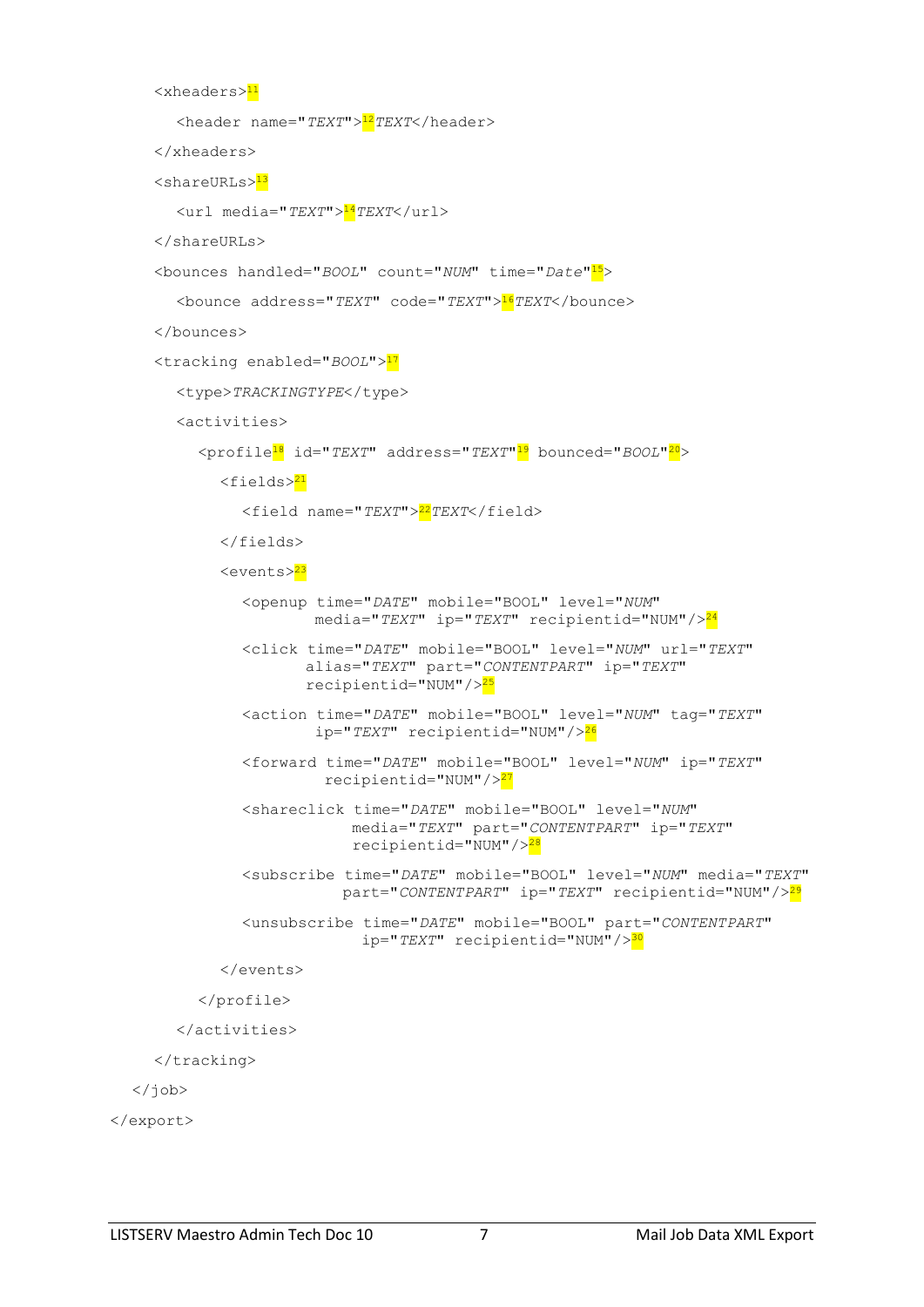<sup>1</sup> The jobid attribute is only present for (type="single"), (type="chain") or (type="absplit"). It is not present for the other types.

 $<sup>2</sup>$  The jobids attribute is only present for (type="multiple"). It is not present for the other types.</sup>

<sup>3</sup> The folder attribute is only present for (type="folder"). It is not present for the other types.

<sup>4</sup> The recursive attribute is only present for (type="folder"). It is not present for the other types.

<sup>5</sup> The from and to attributes are always present for (type="period") and they can or cannot be present for (type="folder") or (type="chain"). They are not present for the other types.

<sup>6</sup> The <job> tag, with all its sub-tags, is repeated once for each job in the export. There can be just one <job> tag, or there can be several, or there can even be no <job> tag at all (if no jobs were delivered in the specified export period).

 $<sup>7</sup>$  The <deliverytime> tag may be empty if the job has the state "failed" (was not delivered</sup> successfully).

<sup>8</sup> The <folder> tag contains the job folder in which the job is located. The "path" attribute and the tag body both describe the same folder: The tag body contains the folder path in human readable form (that may however be imprecise) and the "path" attribute contains the folder path in the same specific format that was described above in the "Export All Jobs in a Folder" bullet. For the root folder, the tag body is empty and the "path" attribute contains only a single slash  $\langle \rangle$ .

 $9$  The <name> tag is optional. It only appears if a sender name was defined for the mail job.

 $10$  The  $\epsilon$ replyto tag is optional. It only appears if a reply-to address was defined for the mail job.

<sup>11</sup> The <xheaders> block is optional. It only appears if there were any X-headers defined for the mail job.

 $12$  The <header> tag is repeated once for each X-header in the mail job.

<sup>13</sup> The <shareURLs> block is optional. It only appears if there were any share links enabled for the mail job.

<sup>14</sup> The <url> tag is repeated once for each enabled share link in the mail job. The "media" attribute contains the name of the social media and the tag body contains the share URL.

<sup>15</sup> The "count" and "time" attributes in the <bounces> tag appear only if (handled="true"). They do not appear if (handled="false").

<sup>16</sup> The <bounce> tag is repeated once for every bounce that was registered for the mail job. If there were no bounces (count="0") or if bounces were not handled by Maestro (handled="false"), then there are no <bounce> tags at all inside of the <br/> <br/>bounces> parent tag.

<sup>17</sup> The <tracking> tag contains the sub-tags <type>, <openup>, <click>, <action>, <social> and <activities> only if (tracking enabled="true"). If (enabled="false"), then there are no sub-tags and the <tracking> tag is empty.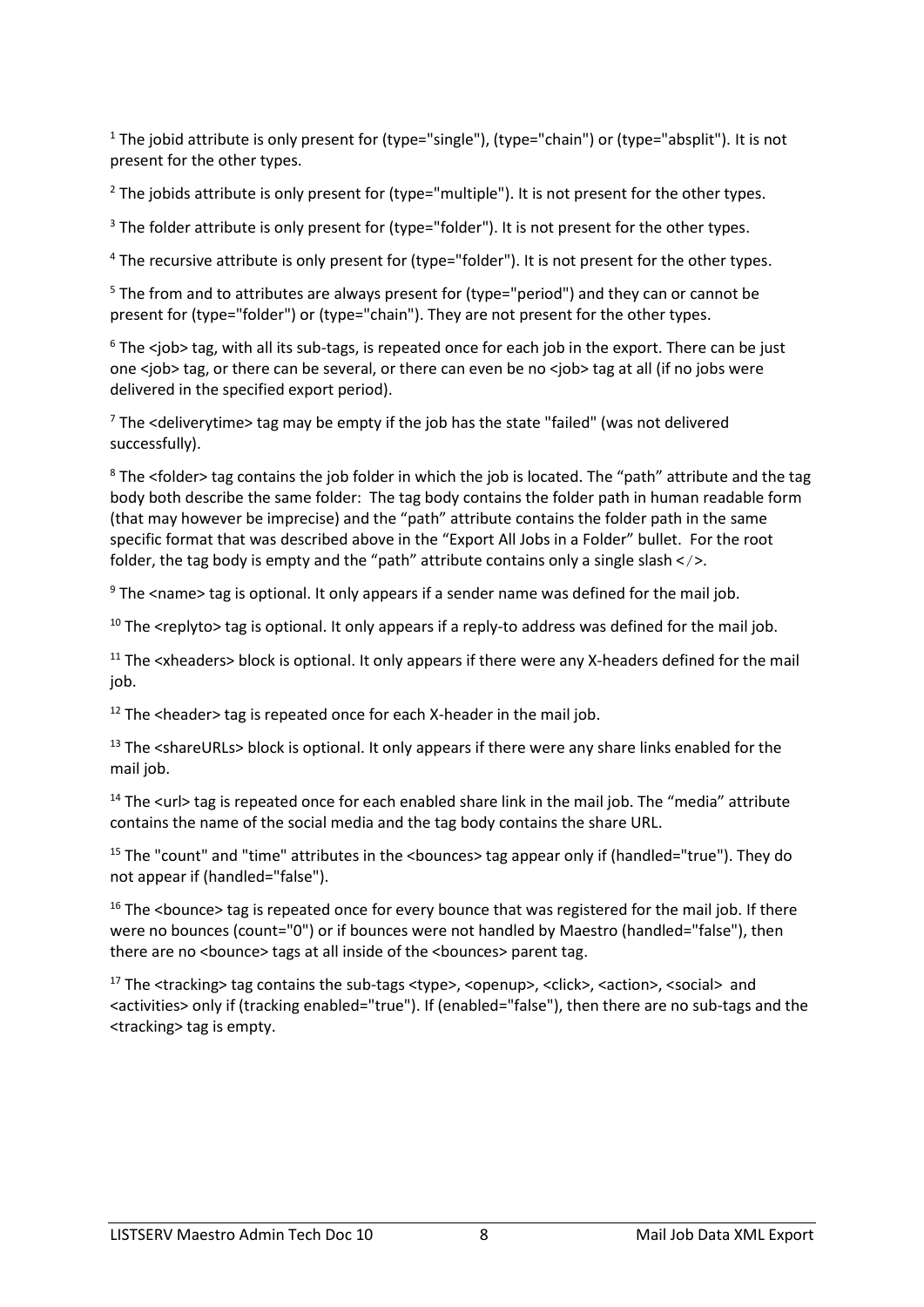$18$  The <profile> tag is repeated once for every recipient profile in the mail job, depending on tracking type and recipient type:

Personal tracking with recipient types HRL, Dataset, CSV or Select from DB: There is one <profile> tag for every recipient, even for recipients that did not trigger any events.

Personal tracking with recipient types LISTSERV List and LISTSERV select from DB: There is one <profile> tag for every recipient that triggered at least one event. Recipients that did not trigger any events are not listed.

Anonymous tracking: There is one <profile> tag for every anonymous profile, even for profiles that did not trigger any events.

Unique tracking: There is one <profile> tag for every unique recipient who triggered at least one event. Recipients that did not trigger any events are not listed. Blind tracking: There is only one single <profile> tag.

 $19$  The "address" attribute is only included for personal tracking with recipient types HRL, Dataset, CSV or Select from DB. For other tracking types or recipient types, this attribute is not included.

<sup>20</sup> The "bounced" attribute is only included if (handled="true") in the <bounces> tag above, and also only for personal tracking with recipient types HRL, Dataset, CSV or Select from DB. This attribute is not included if (handled="false") or for other tracking types or recipient types.

<sup>21</sup> The <fields> block appears only if there was at least one additional profile field in the mail job, in addition to the recipient ID and email address. If there were no such additional profile fields, then the whole <fields> block (with its <field> sub-tags) will not appear at all.

<sup>22</sup> The <field> tag is repeated once for every field in the profile, except for the recipient ID and email address. Profile fields are for example fields like "Name", "Street Address", "Hobbies", etc.

<sup>23</sup> The <events> block contains all events triggered by the profile into which the block is nested. Inside of the <events> block, the sub-tags <openup>, <click>, <action>, <forward>, <shareclick> and <subscribe> may be repeated several times, in any order (i.e. they can also appear mixed up between the different types).

<sup>24</sup> The <openup> tag is repeated once for every open-up event that was registered for this profile. If there are several open-up events for this profile, then there will be several such tags, which may appear in any order and may also appear in mixed order with tags of other event types. The "mobile" attribute is "true" for events that have originated from a mobile device (only for jobs sent with LMA 10.0 or later), or "false" for all other events.

The "level" attribute is not present if the tracking type is "blind". For other tracking types, it is present and describes the forwarding level of the person that triggered the event: level="0" means that the original recipient triggered the event. If this recipient forwards the message to a second person (using Maestro's built-in forward-to-a-friend feature) or shares it via a social media, and this second person also triggers an open-up event, then this event will appear listed under the original recipient, but with level="1". If this second person forwards or shares again, to a third person, then events from this third person will have level="2", and so on.

The "media" attribute shows the media (email or a social media) on which the event was triggered. The "ip" attribute is only present for personal tracking. It contains the IP address of the person that triggered the event.

The "recipientid" attribute is only present for jobs sent with LMA 6.0-11 or later that use anonymous tracking. It contains an anonymous recipient ID that makes it possible to discern if the events that were triggered by a profile were triggered by the same or by different recipients, without actually making the recipients identifiable.